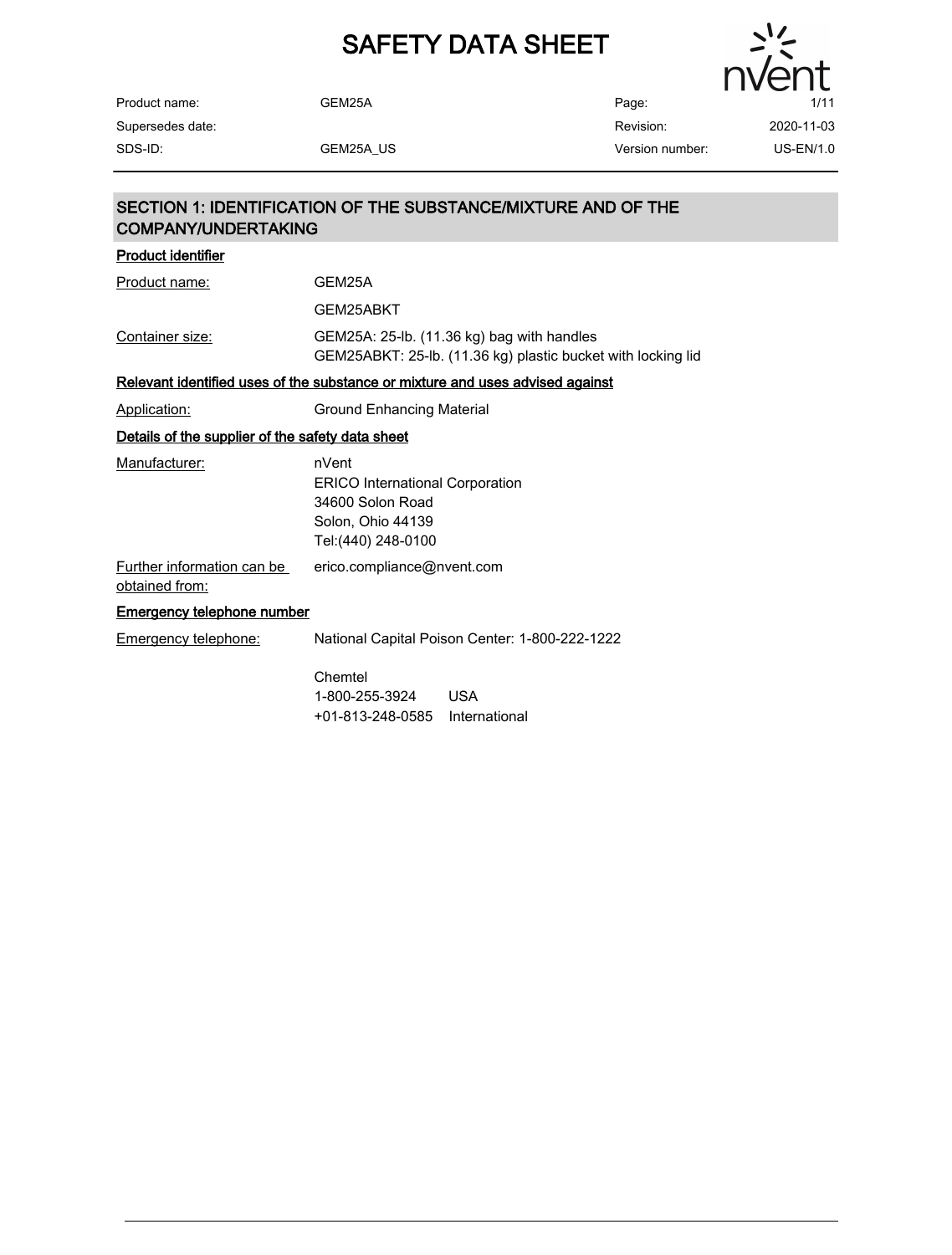| Product name:    | GEM25A    | Page:           | 2/11       |
|------------------|-----------|-----------------|------------|
| Supersedes date: |           | Revision:       | 2020-11-03 |
| SDS-ID:          | GEM25A US | Version number: | US-EN/1.0  |

## SECTION 2: HAZARDS IDENTIFICATION

#### Classification of the substance or mixture

| Skin Irritant Category 2                                                         |
|----------------------------------------------------------------------------------|
| Serious Eye Damage Category 1                                                    |
| <b>Skin Sensitizer Category 1</b>                                                |
| Category 3 Target organ toxicant, Single Exposure (respiratory tract irritation) |

### Label elements

OSHA 2012:



|                  | Danger                                                                                                                                                     |
|------------------|------------------------------------------------------------------------------------------------------------------------------------------------------------|
| Contains:        | Portland cement                                                                                                                                            |
| H315             | Causes skin irritation.                                                                                                                                    |
| H318             | Causes serious eye damage.                                                                                                                                 |
| H317             | May cause an allergic skin reaction.                                                                                                                       |
| H335             | May cause respiratory irritation.                                                                                                                          |
| P <sub>261</sub> | Avoid breathing dust.                                                                                                                                      |
| P280             | Wear eye protection and gloves.                                                                                                                            |
| P302 + P352      | IF ON SKIN: Wash with plenty of soap and water.                                                                                                            |
| P305/351/338     | IF IN EYES: Rinse cautiously with water for several minutes. Remove contact<br>lenses, if present and easy to do. Continue rinsing.                        |
| P310             | Immediately call a poison center/doctor.                                                                                                                   |
| P <sub>501</sub> | Dispose of contents/container in accordance with local regulations.                                                                                        |
| P <sub>271</sub> | Use only outdoors or in a well-ventilated area.                                                                                                            |
| P272             | Contaminated work clothing should not be allowed out of the workplace.                                                                                     |
| $P304 + P340$    | IF INHALED: Remove person to fresh air and keep comfortable for breathing.                                                                                 |
| P312             | Call a poison center/doctor if you feel unwell.                                                                                                            |
| P332 + P313      | If skin irritation occurs: Get medical advice/attention.                                                                                                   |
| P362 + P364      | Take off contaminated clothing and wash it before reuse.                                                                                                   |
| P403 + P233      | Store in a well-ventilated place. Keep container tightly closed.                                                                                           |
| P405             | Store locked up.                                                                                                                                           |
| Other hazards    |                                                                                                                                                            |
| Other:           | Contact with wet cement/mixture may cause burns. Frequent inhalation of dust<br>over a long period of time increases the risk of developing lung diseases. |

## SECTION 3: COMPOSITION/INFORMATION ON INGREDIENTS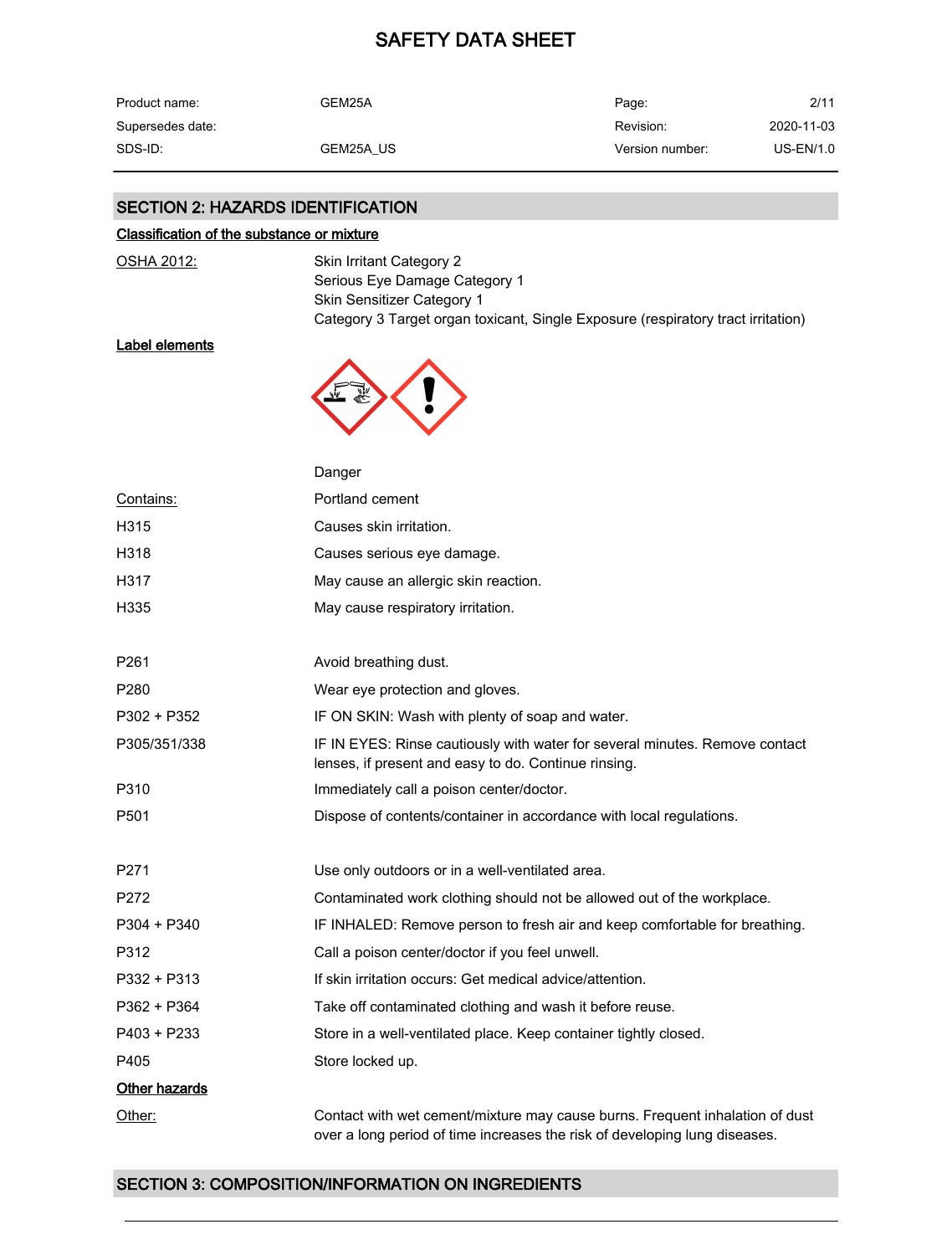| Product name:    | GEM25A    | Page:           | 3/11       |
|------------------|-----------|-----------------|------------|
| Supersedes date: |           | Revision:       | 2020-11-03 |
| SDS-ID:          | GEM25A US | Version number: | US-EN/1.0  |

### **Mixtures**

Only classified substances above threshold limits or substances with an exposure limit are shown.

OSHA 2012:

| $\frac{9}{6}$ : | CAS-No.:   | EC No.:   | <b>REACH</b><br>Reg. No: | Chemical name:                                                      | Hazard classification:                                                                                                                              | Notes: |
|-----------------|------------|-----------|--------------------------|---------------------------------------------------------------------|-----------------------------------------------------------------------------------------------------------------------------------------------------|--------|
| $10 - 30$       | 65997-15-1 | 266-043-4 |                          | Portland cement                                                     | Skin Irritation Category 2<br>Serious Eye Damage<br>Category 1<br>Skin Sensitizer Category 1<br><b>STOT Single Exposure</b><br>Category 3           |        |
| < 2.5           | 13780-06-8 | 237-424-2 |                          | Calcium nitrite                                                     | Oxidizing Solid Category 3<br><b>Acute Oral Toxicity</b><br>Category 4<br>Eye Irritation Category 2A<br><b>Aquatic Acute Toxicity</b><br>Category 1 |        |
| $1-5$           | 1317-65-3  | 215-279-6 | $\overline{\phantom{a}}$ | Limestone                                                           |                                                                                                                                                     | #      |
| Notes:          |            |           |                          | #: The substance has been assigned an exposure limit.               |                                                                                                                                                     |        |
| References:     |            |           |                          | The full text for all hazard statements is displayed in section 16. |                                                                                                                                                     |        |

### SECTION 4: FIRST AID MEASURES

### Description of first aid measures

| Inhalation:       | Move injured person into fresh air and keep person calm under observation. If<br>uncomfortable: Seek hospital and bring these instructions.                                                                                      |
|-------------------|----------------------------------------------------------------------------------------------------------------------------------------------------------------------------------------------------------------------------------|
| Skin contact:     | Remove contaminated clothing immediately and wash skin with soap and water.<br>Seek medical attention for all burns, regardless how minor they may seem.                                                                         |
| Eye contact:      | Important! Immediately rinse with water for at least 15 minutes. Do not rub eye.<br>Seek medical attention for all burns, regardless how minor they may seem.                                                                    |
| Ingestion:        | Immediately rinse mouth and drink plenty of water or milk. Keep person under<br>observation. Do not induce vomiting. If vomiting occurs, keep head low.<br>Transport immediately to hospital and bring along these instructions. |
|                   | Most important symptoms and effects, both acute and delayed                                                                                                                                                                      |
| Symptoms/effects: | Contact with wet cement/mixture may cause burns. Chronic inflammation of<br>nose, throat and bronchial tubes. May cause allergic skin disorders in sensitive<br>individuals.                                                     |
|                   | Indication of any immediate medical attention and special treatment needed                                                                                                                                                       |

Medical attention/treatments: Treat symptomatically.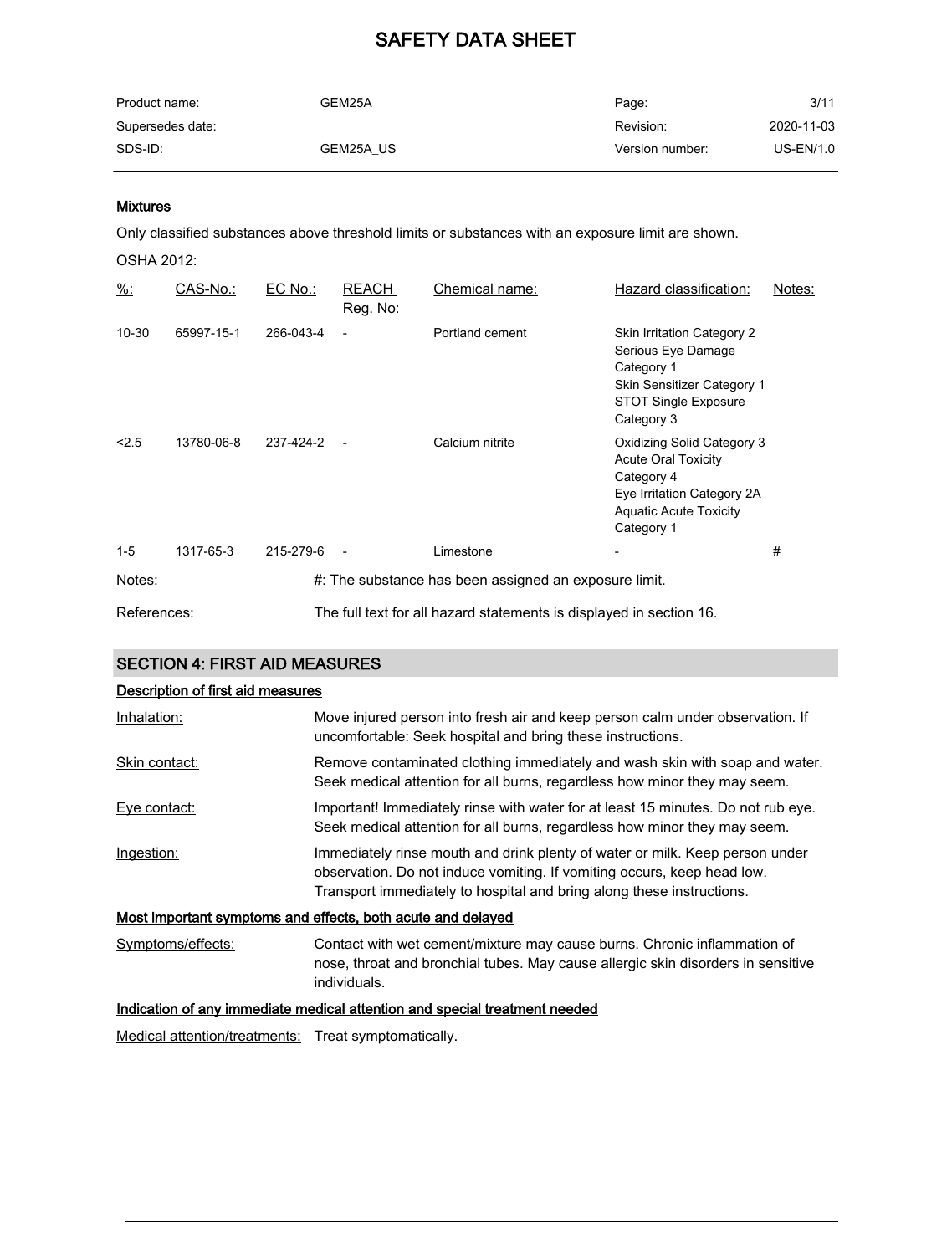| Product name:    | GEM25A    | Page:           | 4/11       |
|------------------|-----------|-----------------|------------|
| Supersedes date: |           | Revision:       | 2020-11-03 |
| SDS-ID:          | GEM25A US | Version number: | US-EN/1.0  |

| <b>Extinguishing media</b>                            |                                                                                                                                                          |
|-------------------------------------------------------|----------------------------------------------------------------------------------------------------------------------------------------------------------|
| <b>Extinguishing media:</b>                           | Extinguish with foam, carbon dioxide, dry powder or water fog.                                                                                           |
| Special hazards arising from the substance or mixture |                                                                                                                                                          |
| Specific hazards:                                     | No specific precautions.                                                                                                                                 |
| <u>Advice for firefighters</u>                        |                                                                                                                                                          |
| fighters:                                             | Protective equipment for fire- Selection of respiratory protection for fire fighting: follow the general fire<br>precautions indicated in the workplace. |
| <b>SECTION 6: ACCIDENTAL RELEASE MEASURES</b>         |                                                                                                                                                          |
|                                                       | Personal precautions, protective equipment and emergency procedures                                                                                      |
| Personal precautions:                                 | Avoid inhalation of dust. Avoid contact with eyes and prolonged skin contact.                                                                            |
| Protective equipment:                                 | Wear eye protection and gloves.                                                                                                                          |
| <b>Environmental precautions</b>                      |                                                                                                                                                          |
| Environmental<br>precautions:                         | Avoid release to the environment. Inform Authorities if large amounts are<br>involved.                                                                   |
| Methods and material for containment and cleaning up  |                                                                                                                                                          |
| <b>Spill Cleanup Methods:</b>                         | Remove spillage with vacuum cleaner. If not possible, collect spillage with shovel,<br>broom or the like.                                                |
| Reference to other sections                           |                                                                                                                                                          |
| References:                                           | For personal protection, see section 8. For waste disposal, see section 13.                                                                              |

## SECTION 7: HANDLING AND STORAGE

SECTION 5: FIREFIGHTING MEASURES

### Precautions for safe handling

| Safe handling advice:                                           | Avoid spreading dust. Avoid inhalation of dust. Avoid contact with eyes and<br>prolonged skin contact. Change contaminated clothing. Observe good chemical<br>hygiene practices.            |  |
|-----------------------------------------------------------------|---------------------------------------------------------------------------------------------------------------------------------------------------------------------------------------------|--|
| Technical measures:                                             | Use work methods which minimize dust production.                                                                                                                                            |  |
| Technical precautions:                                          | Mechanical ventilation may be required. Provide easy access to water supply and<br>eye wash facilities.                                                                                     |  |
| Conditions for safe storage, including any incompatibilities    |                                                                                                                                                                                             |  |
| Technical measures for safe No special precautions.<br>storage: |                                                                                                                                                                                             |  |
| Storage conditions:                                             | Store in closed original container in a dry place. Seal opened containers and use<br>up as soon as possible. When stored in humid conditions, the chromate<br>neutralisation will decrease. |  |

#### Specific end use(s)

Specific use(s): Ground Enhancing Material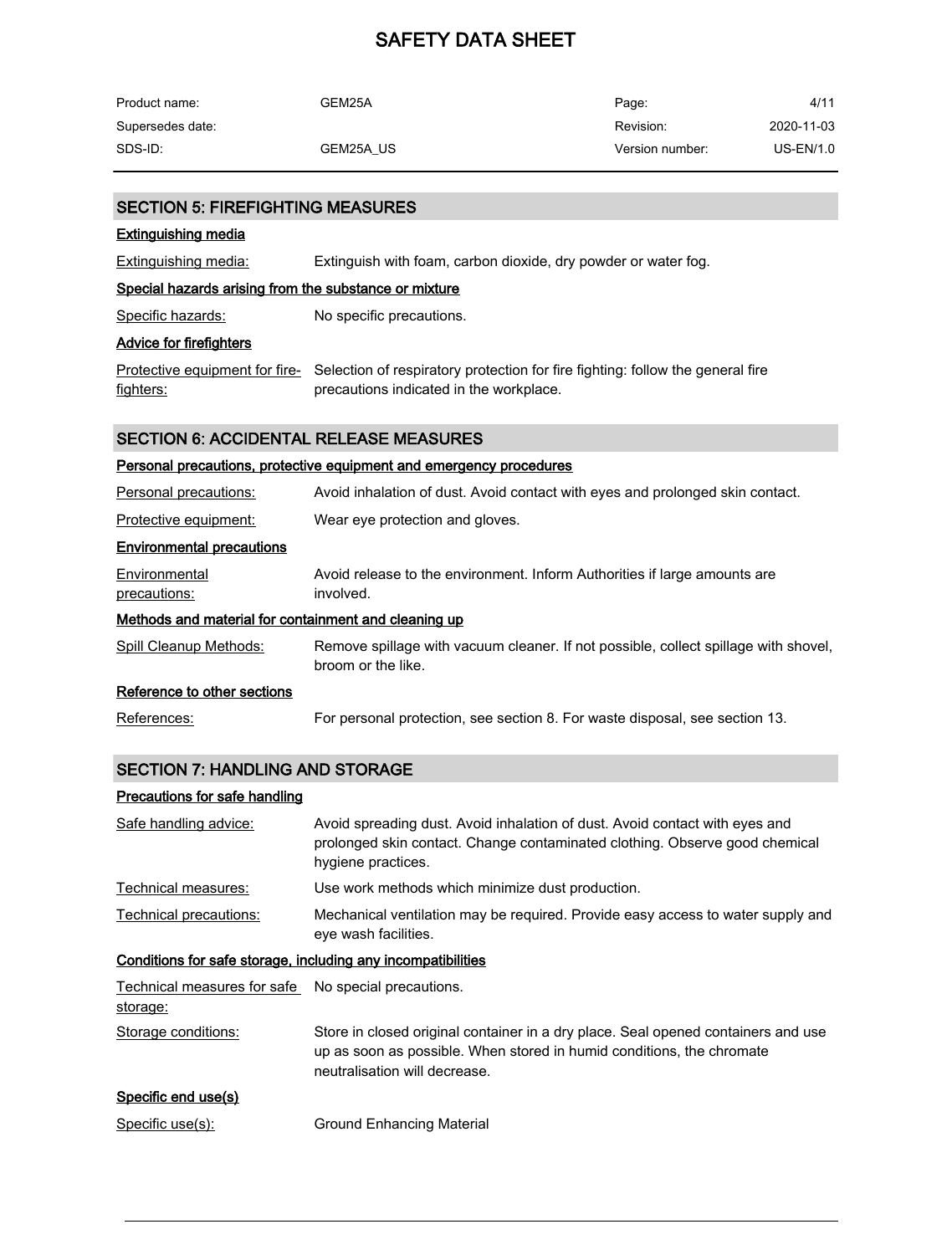| Product name:    | GEM25A    | Page:           | 5/11       |
|------------------|-----------|-----------------|------------|
| Supersedes date: |           | Revision:       | 2020-11-03 |
| SDS-ID:          | GEM25A US | Version number: | US-EN/1.0  |

## SECTION 8: EXPOSURE CONTROLS/PERSONAL PROTECTION

#### Control parameters

Occupational exposure limits:

| <u>CAS-No.:</u>                                          | Chemical name:                                     | <u>As:</u>               | <b>Exposure limits:</b>                                                                                                                                                                                       | Type:      | <u>Notes:</u> | References:  |
|----------------------------------------------------------|----------------------------------------------------|--------------------------|---------------------------------------------------------------------------------------------------------------------------------------------------------------------------------------------------------------|------------|---------------|--------------|
| 65997-15-1                                               | Portland cement,<br>respirable fraction            |                          | $5$ mg/m $3$                                                                                                                                                                                                  | <b>TWA</b> |               | <b>NIOSH</b> |
| 65997-15-1                                               | Portland cement, total<br>particulate              | $\overline{\phantom{a}}$ | 10 mg/m3                                                                                                                                                                                                      | <b>TWA</b> |               | <b>NIOSH</b> |
| 1317-65-3                                                | Limestone, total<br>particulate                    |                          | 10 mg/m3                                                                                                                                                                                                      | <b>TWA</b> |               | <b>NIOSH</b> |
| 1317-65-3                                                | Limestone, respirable<br>fraction                  |                          | $5$ mg/m $3$                                                                                                                                                                                                  | TWA        |               | <b>NIOSH</b> |
| 1317-65-3                                                | Limestone, total dust                              |                          | $15 \text{ mg/m}$                                                                                                                                                                                             | <b>TWA</b> |               | <b>OSHA</b>  |
| 1317-65-3                                                | Limestone, respirable<br>fraction                  |                          | $5$ mg/m $3$                                                                                                                                                                                                  | <b>TWA</b> |               | <b>OSHA</b>  |
| 65997-15-1                                               | Portland cement, total dust -                      |                          | 15 mg/m3                                                                                                                                                                                                      | <b>TWA</b> |               | <b>OSHA</b>  |
| 65997-15-1                                               | Portland cement,<br>respirable fraction            |                          | $5$ mg/m $3$                                                                                                                                                                                                  | <b>TWA</b> |               | <b>OSHA</b>  |
| 65997-15-1                                               | Portland cement, inhalable -<br>particulate matter |                          | 1 mg/m $3$                                                                                                                                                                                                    | <b>TWA</b> | A4            | ACGIH        |
| <b>Exposure controls</b><br><b>Engineering measures:</b> |                                                    | (amendments 2017).       | NIOSH: NIOSH Pocket Guide to Chemical Hazards (September 2007).<br>OSHA: Occupational Safety and Health Standards, Air contaminants<br>Provide adequate ventilation. Observe Occupational Exposure Limits and |            |               |              |
|                                                          |                                                    | the work site.           | minimize the risk of inhalation of dust. An eye wash bottle must be available at                                                                                                                              |            |               |              |
| Personal protection:                                     |                                                    | equipment.               | Personal protection equipment should be chosen according to the ANSI<br>standards and in discussion with the supplier of the personal protective                                                              |            |               |              |
| Respiratory equipment:                                   |                                                    | recommended.             | In case of inadequate ventilation or risk of inhalation of dust, use suitable<br>respiratory equipment with particle filter.NIOSH approved dust mask                                                          |            |               |              |
| Hand protection:                                         |                                                    |                          | Wear protective gloves. Nitrile gloves are recommended. Thickness: 0.7 mm.<br>Breakthrough time: > 8 h<br>Other types of gloves can be recommended by the glove supplier.                                     |            |               |              |
| Eye protection:                                          |                                                    |                          | Wear goggles/face shield.                                                                                                                                                                                     |            |               |              |
| Skin protection:                                         |                                                    | contamination.           | Wear suitable protective clothing as protection against splashing or                                                                                                                                          |            |               |              |
| Hygiene measures:                                        |                                                    | reuse.                   | Wash hands after handling. Do not eat, drink or smoke when using the<br>product. Change contaminated clothing. Wash contaminated clothing before                                                              |            |               |              |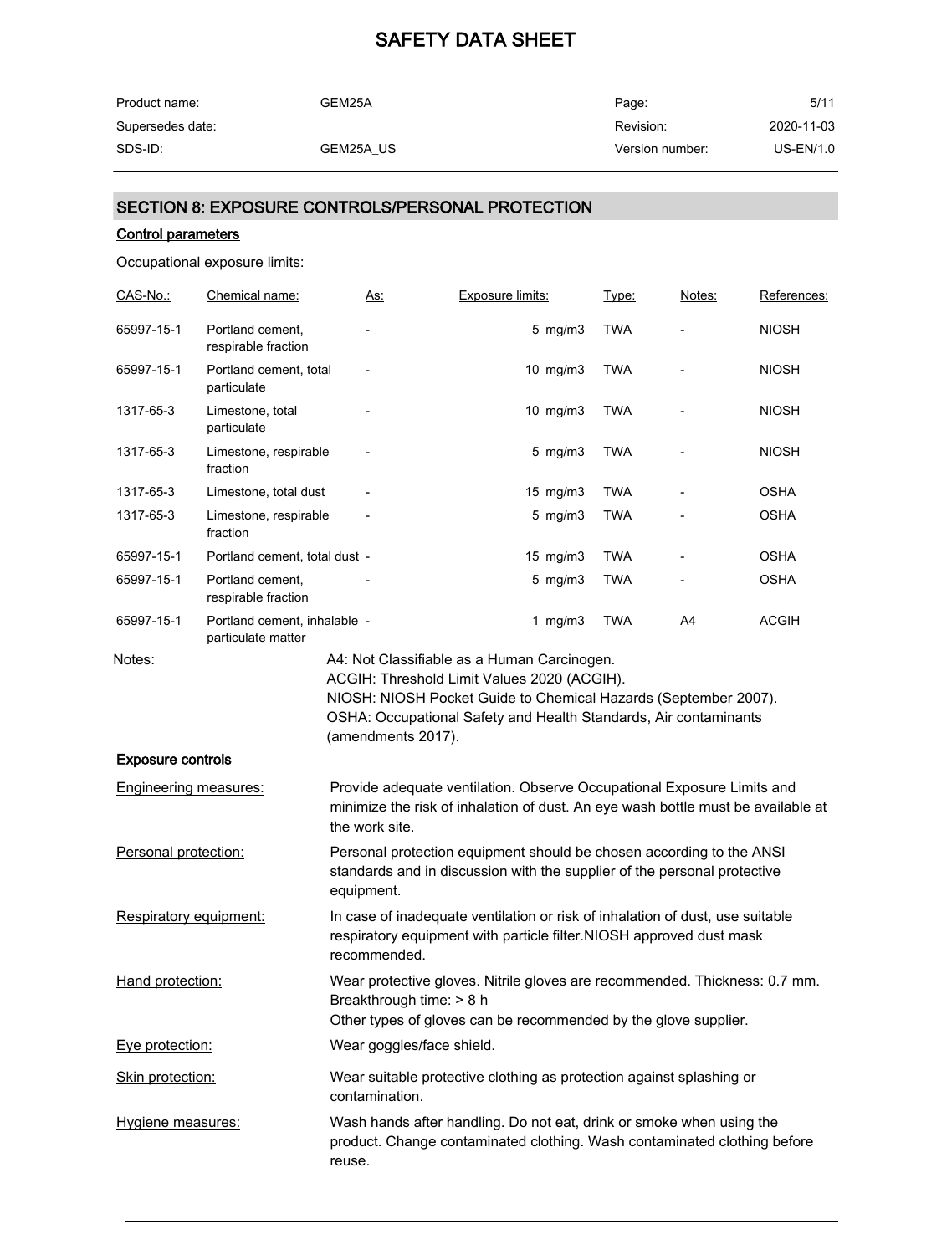| Product name:    | GEM25A    | Page:           | 6/11       |
|------------------|-----------|-----------------|------------|
| Supersedes date: |           | Revision:       | 2020-11-03 |
| SDS-ID:          | GEM25A US | Version number: | US-EN/1.0  |

## SECTION 9: PHYSICAL AND CHEMICAL PROPERTIES

## Information on basic physical and chemical properties

| Appearance:                                      | Grey powder                |
|--------------------------------------------------|----------------------------|
| Odor:                                            | Odorless.                  |
| Odor threshold:                                  | Not available.             |
| <u>pH:</u>                                       | 12.3 (Solution.)           |
| Melting point / freezing point:                  | 6332 °F                    |
| Boiling point:                                   | Not relevant.              |
| Flash point:                                     | Not available.             |
| Evaporation rate:                                | Not available.             |
| <b>Explosion limits:</b>                         | Not available.             |
| Vapor pressure:                                  | Not relevant.              |
| Vapor density:                                   | Not available.             |
| Relative density:                                | 0.9                        |
| Solubility:                                      | Slightly soluble in water. |
| Partition coefficient (n-<br>octanol/water):     | Not available.             |
| Auto-ignition<br>temperature (°F):               | Not available.             |
| <b>Decomposition</b><br><u>temperature (°F):</u> | Not available.             |
| <u>Viscosity:</u>                                | Not available.             |
| Oxidizing properties:                            | Not available.             |
| Other information                                |                            |
| Other data:                                      | Not available.             |
|                                                  |                            |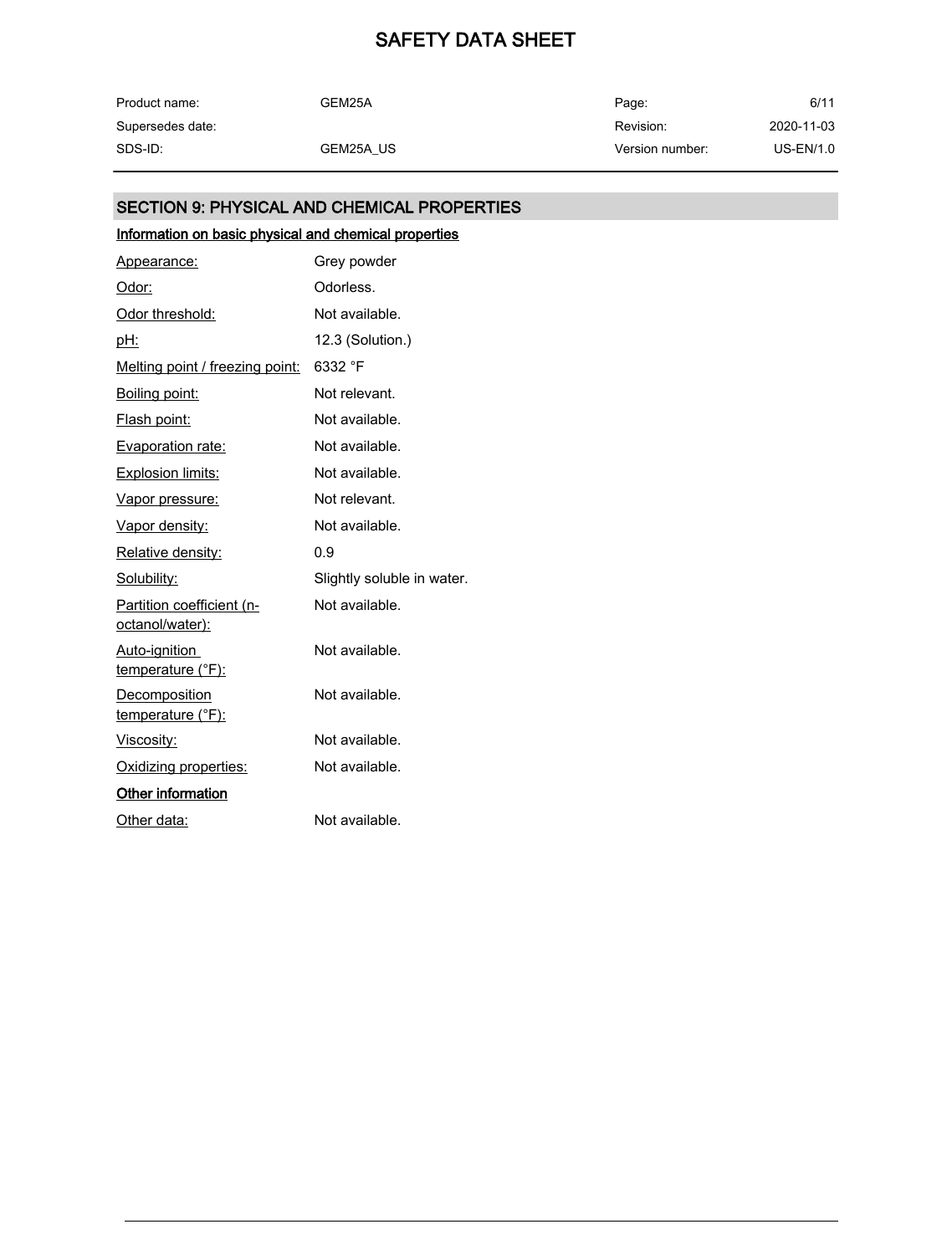| Product name:    | GEM25A    | Page:           | 7/11       |
|------------------|-----------|-----------------|------------|
| Supersedes date: |           | Revision:       | 2020-11-03 |
| SDS-ID:          | GEM25A US | Version number: | US-EN/1.0  |

| <b>SECTION 10: STABILITY AND REACTIVITY</b>         |                                             |
|-----------------------------------------------------|---------------------------------------------|
| Reactivity                                          |                                             |
| Reactivity:                                         | Not reactive.                               |
| <b>Chemical stability</b>                           |                                             |
| Stability:                                          | Stable under normal temperature conditions. |
| <b>Possibility of hazardous reactions</b>           |                                             |
| Hazardous Reactions:                                | None known.                                 |
| <b>Conditions to avoid</b>                          |                                             |
| Conditions/materials to avoid: Keep dry until used. |                                             |
| Incompatible materials                              |                                             |
| Incompatible materials:                             | None known.                                 |
| <b>Hazardous decomposition products</b>             |                                             |
| Hazardous decomposition<br>products:                | Polymerization will not occur.              |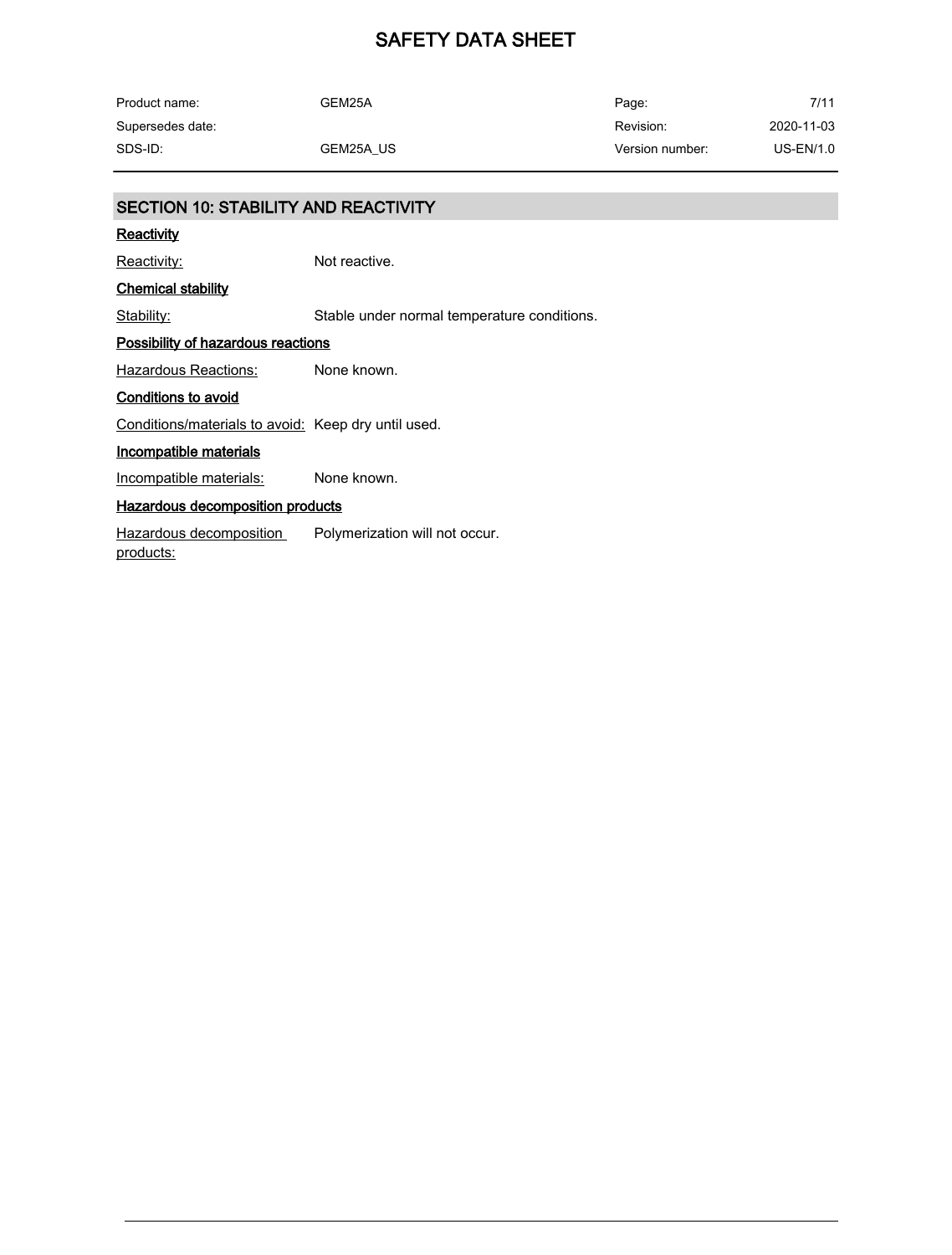| Product name:    | GEM25A    | Page:           | 8/11             |
|------------------|-----------|-----------------|------------------|
| Supersedes date: |           | Revision:       | 2020-11-03       |
| SDS-ID:          | GEM25A US | Version number: | <b>US-EN/1.0</b> |

### SECTION 11: TOXICOLOGICAL INFORMATION

| Information on toxicological effects                      |                                                                                                                                                                          |
|-----------------------------------------------------------|--------------------------------------------------------------------------------------------------------------------------------------------------------------------------|
| Acute Toxicity (Oral):                                    | Based on available data, the classification criteria are not met.                                                                                                        |
| Acute Toxicity (Dermal):                                  | Based on available data, the classification criteria are not met.                                                                                                        |
| <b>Acute Toxicity (Inhalation):</b>                       | Based on available data, the classification criteria are not met.                                                                                                        |
| Skin Corrosion/Irritation:                                | Causes skin irritation.                                                                                                                                                  |
| Serious eye damage/irritation: Causes serious eye damage. |                                                                                                                                                                          |
| Respiratory or skin<br>sensitization:                     | May cause an allergic skin reaction.                                                                                                                                     |
| Germ cell mutagenicity:                                   | Based on available data, the classification criteria are not met.                                                                                                        |
| Carcinogenicity:                                          | Based on available data, the classification criteria are not met.                                                                                                        |
| <b>Reproductive Toxicity:</b>                             | Based on available data, the classification criteria are not met.                                                                                                        |
| STOT - Single exposure:                                   | May cause respiratory irritation.                                                                                                                                        |
| STOT - Repeated exposure:                                 | Based on available data, the classification criteria are not met.                                                                                                        |
| <b>Aspiration hazard:</b>                                 | Based on available data, the classification criteria are not met.                                                                                                        |
| Inhalation:                                               | Dust may irritate throat and respiratory system and cause coughing.                                                                                                      |
| Skin contact:                                             | Prolonged contact with wet cement/mixture may cause burns. Dust has an<br>irritating effect on moist skin.                                                               |
| Eye contact:                                              | Dust or splashes from the mixture may cause permanent eye damage.<br>Immediate first aid is necessary.                                                                   |
| Ingestion:                                                | Ingestion may cause severe irritation of the mouth, the esophagus and the<br>gastrointestinal tract.                                                                     |
| Specific effects:                                         | Frequent inhalation of dust over a long period of time increases the risk of<br>developing lung diseases. May cause allergic skin disorders in sensitive<br>individuals. |
|                                                           | This product contains no ingredient listed on the NTP, OSHA, IARC or California<br>Proposition 65 carcinogen lists.                                                      |
| Toxicological data:                                       | Calcium nitrite:<br>Acute Toxicity (Oral LD50): 940 mg/kg                                                                                                                |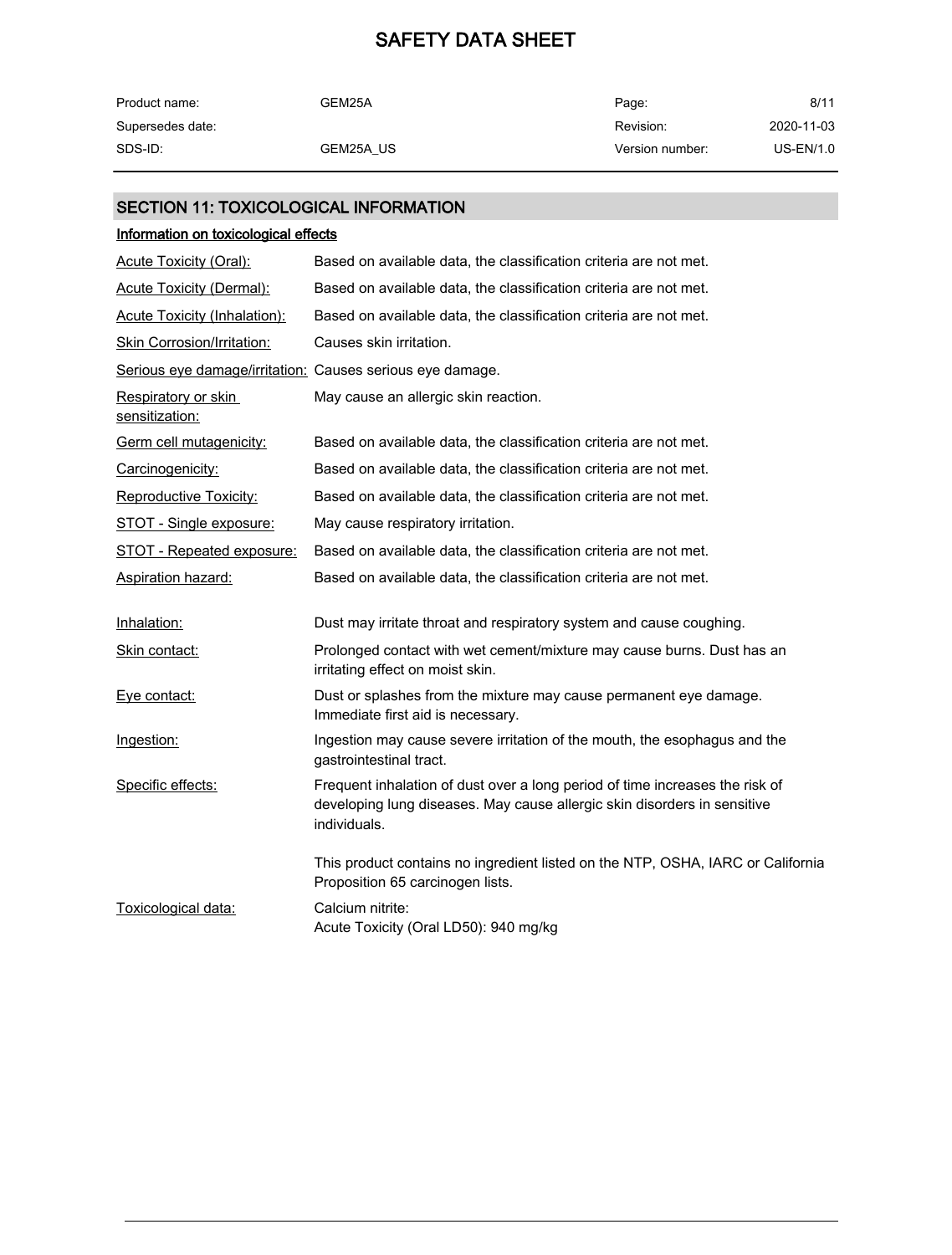| Product name:    | GEM25A    | Page:           | 9/11        |
|------------------|-----------|-----------------|-------------|
| Supersedes date: |           | Revision:       | 2020-11-03  |
| SDS-ID:          | GEM25A US | Version number: | $US-EN/1.0$ |

| SECTION 12: ECOLOGICAL INFORMATION   |                                                                                             |
|--------------------------------------|---------------------------------------------------------------------------------------------|
| <b>Toxicity</b>                      |                                                                                             |
| Ecotoxicity:                         | The product contains a substance which is very toxic to aquatic organisms.                  |
| <b>Persistence and degradability</b> |                                                                                             |
| Degradability:                       | In the presence of water the product hardens to a solid mass which is not<br>biodegradable. |
| Bioaccumulative potential            |                                                                                             |
| Bioaccumulative potential:           | No data available on bioaccumulation.                                                       |
| Mobility in soil                     |                                                                                             |
| Mobility:                            | The product is not volatile but may be spread by dust-raising handling.                     |
| Results of PBT and vPvB assessment   |                                                                                             |
| PBT/vPvB:                            | This product does not contain any PBT or vPvB substances.                                   |
| Other adverse effects                |                                                                                             |
| Other adverse effects:               | None known.                                                                                 |

### SECTION 13: DISPOSAL CONSIDERATIONS

#### Waste treatment methods

Dispose of waste and residues in accordance with local authority requirements.

#### SECTION 14: TRANSPORT INFORMATION

The product is not covered by international regulation on the transport of dangerous goods (IMDG, IATA, DOT).

#### UN number

UN-No: -

| UN proper shipping name      |  |
|------------------------------|--|
| Proper Shipping Name:        |  |
| Transport hazard class(es)   |  |
| Class:                       |  |
| Packing group                |  |
| PG:                          |  |
| <b>Environmental hazards</b> |  |
| Marine pollutant:            |  |

Environmentally Hazardous substance:

#### Special precautions for user

Special precautions:

#### Transport in bulk according to Annex II of MARPOL 73/78 and the IBC Code

Transport in bulk: Transport in bulk: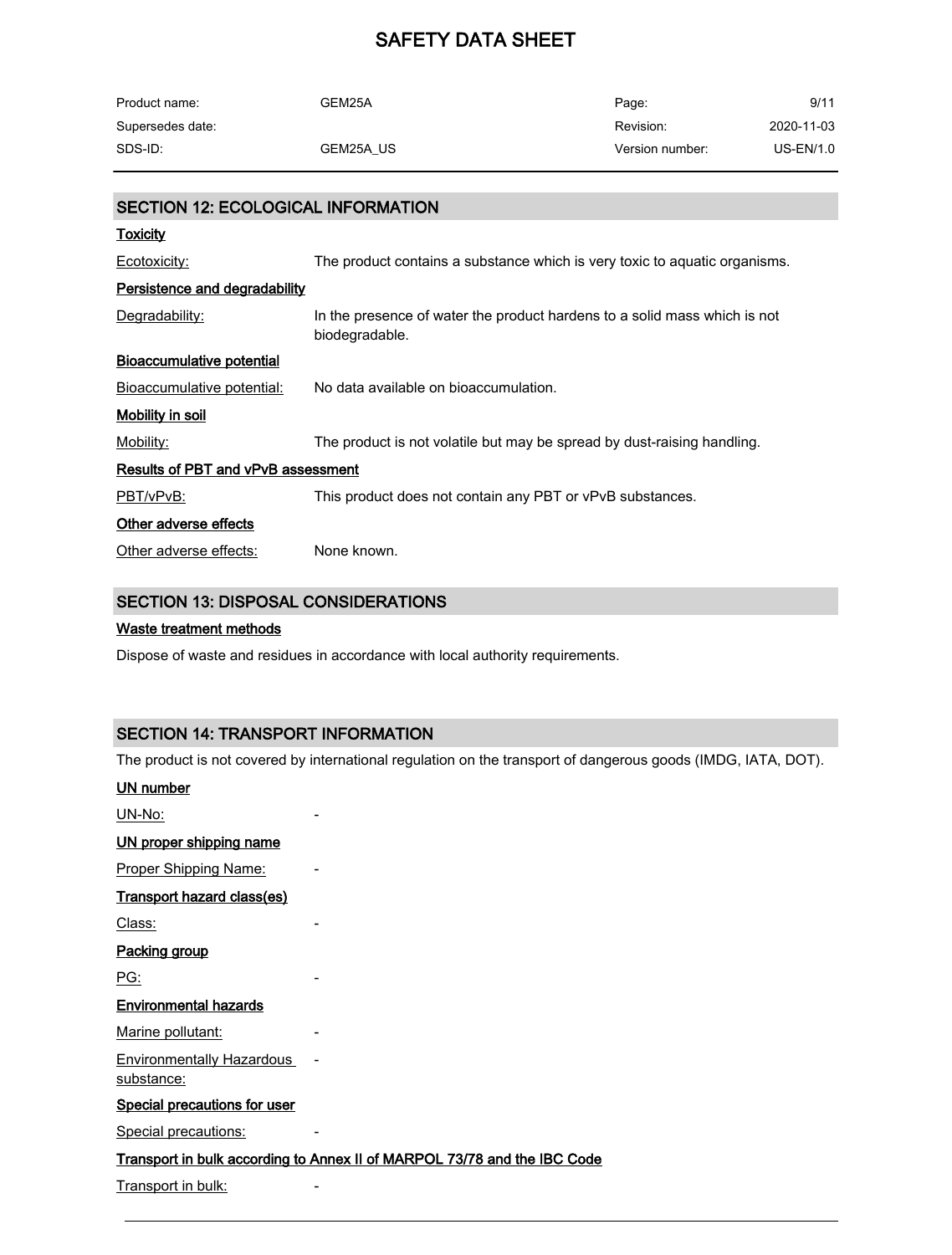| Product name:    | GEM25A    | Page:           | 10/11       |
|------------------|-----------|-----------------|-------------|
| Supersedes date: |           | Revision:       | 2020-11-03  |
| SDS-ID:          | GEM25A US | Version number: | $US-EN/1.0$ |

#### SECTION 15: REGULATORY INFORMATION

Safety, health and environmental regulations/legislation specific for the substance or mixture Special provisions: State and local regulation may apply. TSCA: The ingredients of this product are on the TSCA Inventory. SARA Section 302: No SARA Section 304: No SARA Section 313: No SARA (311/312) Hazard categories: Yes NFPA Rating: Health:2 Fire:1 Reactivity:1 Other:- National regulation: The following lists have been checked: The Code of Federal Regulation, Title 29, part 1910. Occupational Safety and Health Standards, Hazard Communication, with amendments. Threshold Limit Values (2020), ACGIH, by the American Conference on Governmental Industrial Hygienists. The Code of Federal Regulation, Title 40, part 261.33. Identification and listing of hazardous waste. The Code of Federal Regulation. Title 40, part 372.65. Toxic Chemical Release Reporting: Community Right to Know. The Code of Federal Regulation. Title 40, part 355.50. Emergency Planning and Notification. The Code of Federal Regulation. Title 40, part 302.4. Designation, Reportable Quantities, and Notification. The Code of Federal Regulation. Title 40, part 68.130. Chemical Accident Prevention Provisions. State of California. Environmental Protection Agency. California Proposition 65, with amendments. The Code of Federal Regulation, Title 29, part 1910. Occupational Safety and Health Standards, Air contaminants (OSHA), with amendments. NIOSH Pocket Guide to Chemical Hazards. U.S. Department of health and human services: 2016 - Report on Carcinogens - 14th Edition. International Agency for Research on Cancer (IARC): IARC Monographs on the Evaluation of Carcinogenic Risks to Humans. Lyon: IARC, World Health Organization.